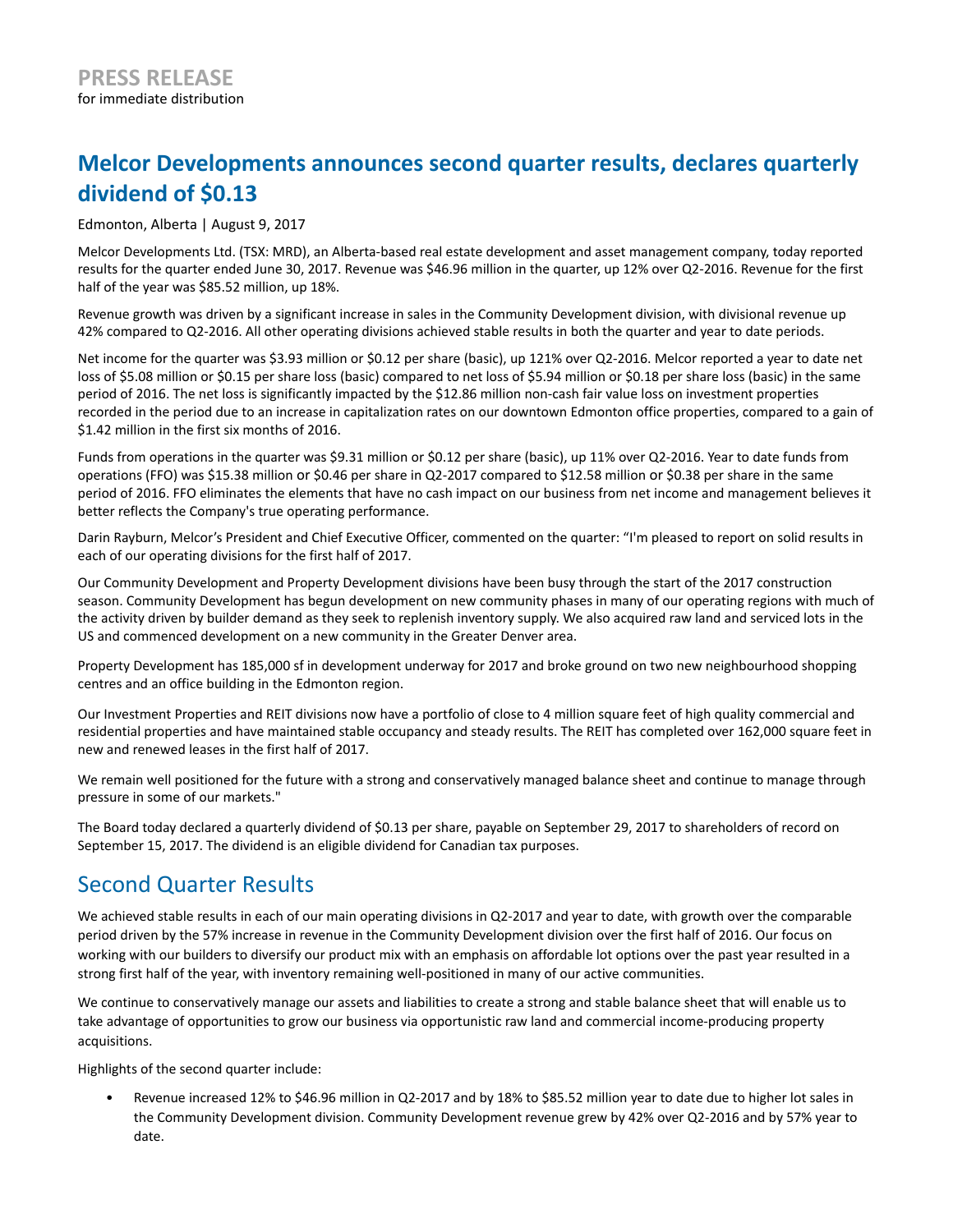- The Investment Properties and REIT division combined revenue grew by 2% over the same period as a result of stable occupancy and gross leasable area in the portfolio.
- Net income was \$3.93 million in the quarter, with a net loss of \$5.08 million year to date. The year to date net loss was driven by a \$12.86 million non-cash fair value loss on investment properties due to an increase in capitalization rates on our downtown Edmonton office properties, as well as fair value losses on REIT units due to unit price appreciation. Management believes funds from operations (FFO) is a more accurate reflection of our true operating performance. Funds from operations was \$15.38 million, up 22% over the same period last year.
- We continue to invest in land holdings for future development and made the following acquisitions during in Q2-2017:
	- 53.38 acres in Edmonton, AB for a purchase price of \$6.50 million,
	- $\circ$ 43.06 acres in Kelowna, BC for a purchase price of \$7.25 million,
	- 4.87 acres in Calgary, AB for a purchase price of \$0.53 million,  $\circ$
	- 197.78 acres in the Greater Phoenix, Arizona area for a purchase price of \$13.22 million (\$US 10.19 million), and  $\circ$
	- $\circ$ 294 lots at 80% interest in the Greater Phoenix, Arizona area for a purchase price of \$3.81 million (\$US 2.94 million).
- The REIT completed the sale of a 67,610 sf industrial building in Lethbridge, AB for \$7.76 million (including transaction costs).
- We paid a quarterly dividend of \$0.13 per share on April 5, 2017 and June 28, 2017. The REIT paid distributions of \$0.05625 per trust unit in April, May and June for a quarterly payout ratio of 83%.
- On April 15, 2017 Darin Rayburn was appointed Melcor's President & Chief Executive Officer.
- On August 9, 2017 we declared a quarterly dividend of \$0.13 per share, payable on September 29, 2017 to shareholders of record on September 15, 2017. The dividend is an eligible dividend for Canadian tax purposes.

| (\$000s except as noted)       | <b>Three months ended</b> |            |           | <b>Six months ended</b> |            |            |
|--------------------------------|---------------------------|------------|-----------|-------------------------|------------|------------|
|                                | 30-June-17                | 30-June-16 | Change    | 30-June-17              | 30-June-16 | Change     |
| Revenue                        | 46,955                    | 42,084     | 11.6 %    | 85,522                  | 72,638     | 17.7 %     |
| Gross margin $(\%)$ *          | 46.8%                     | 48.4%      | $(1.6)$ % | 47.5 %                  | 49.9 %     | (2.4)%     |
| Net income (loss)              | 3,927                     | 1,778      | 120.9 %   | (5,076)                 | (5,936)    | 14.5 %     |
| Net margin $(\%)$ *            | 8.4%                      | 4.2%       | 4.2 %     | (5.9)%                  | (8.2)%     | 2.3%       |
| Funds from operations *        | 9,306                     | 8,388      | 10.9 %    | 15,384                  | 12,578     | 22.3 %     |
| Per Share Data (\$)            |                           |            |           |                         |            |            |
| Basic earnings (loss)          | 0.12                      | 0.05       | 140.0 %   | (0.15)                  | (0.18)     | (16.7)%    |
| Diluted earnings (loss)        | 0.12                      | 0.05       | 140.0 %   | (0.15)                  | (0.18)     | $(16.7)$ % |
| Funds from operations *        | 0.28                      | 0.25       | 12.0 %    | 0.46                    | 0.38       | 21.1 %     |
| As at (\$000s except as noted) |                           |            |           | 30-June-17              | 31-Dec-16  | Change     |
| Shareholders' equity           |                           |            |           | 977,312                 | 994,721    | (1.8)%     |
| Total assets                   |                           |            |           | 1,865,942               | 1,891,988  | (1.4)%     |
| Per Share Data (\$)            |                           |            |           |                         |            |            |
| Book value *                   |                           |            |           | 29.30                   | 29.83      | (1.8)%     |

## Selected Highlights

## **MD&A and Financial Statements**

Information included in this press release is a summary of results. This press release should be read in conjunction with Melcor's consolidated financial statements and management's discussion and analysis for the three and six months ended June 30, 2017, which can be found on the company's website at www.Melcor.ca or on SEDAR (www.sedar.com).